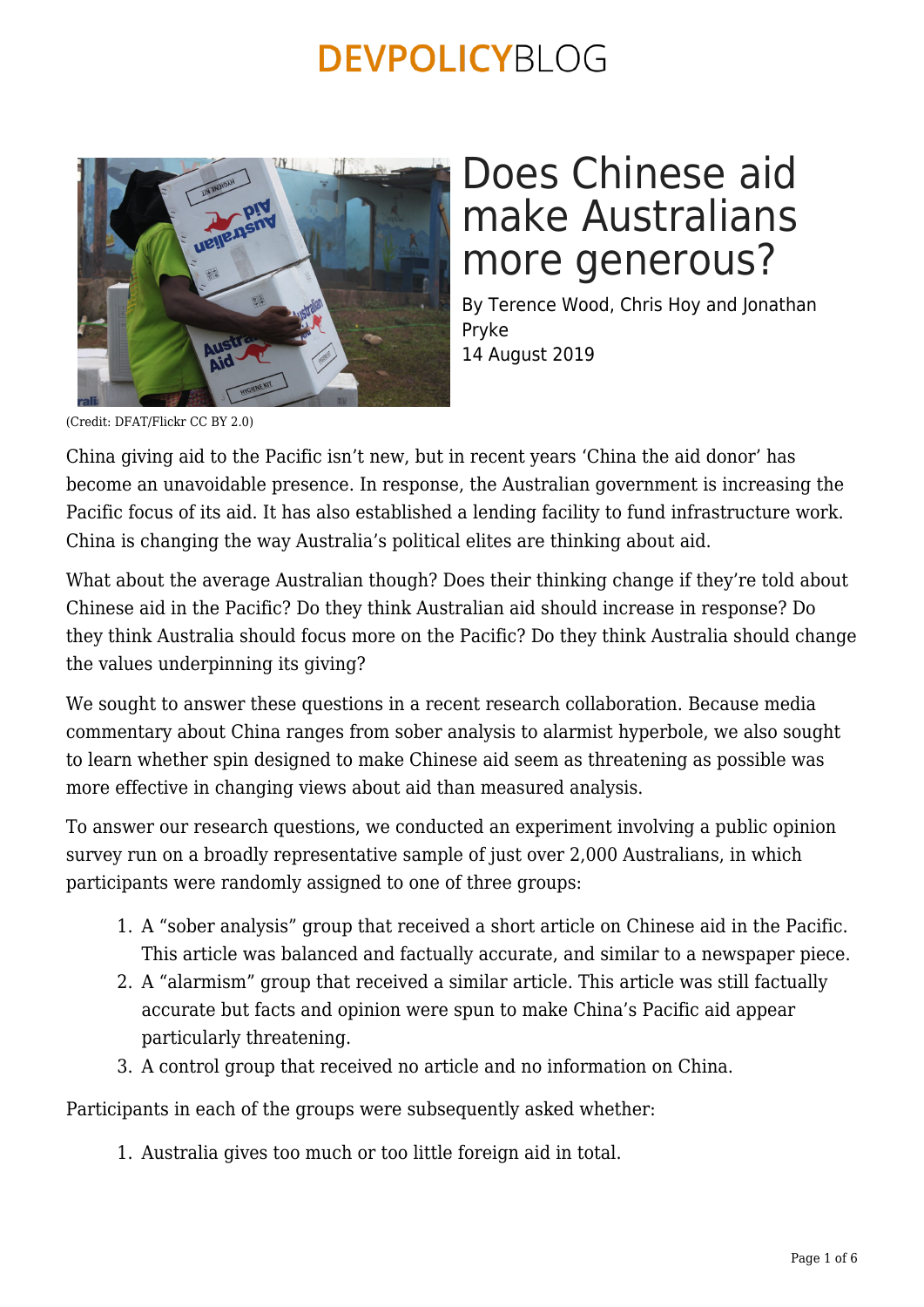- 2. Australia focuses enough of its aid on the Pacific.
- 3. Australian aid should primarily advance Australia's economic and geostrategic interests, or primarily help people in developing countries.

You can read the newspaper articles and questions [here](https://devpolicy.org/wp-content/uploads/2019/07/China-Questions-and-Treatments-TW-1-5-19.pdf).

The logic of our experiment was the same as that of randomised control trials used in medicine. Because the survey sample was large and people were randomly allocated to the different groups (control, sober analysis and alarmism) the types of people in our groups were more or less identical. Because the groups were effectively identical, any overall differences in responses between groups will have almost certainly have been caused by the articles, and the information they imparted about Chinese aid.

We found that both articles caused a substantial fall in the percentage of respondents who thought Australia gives too much aid. You can see the change in the first figure below. (The changes were also statistically significant; p-values for the effects of both articles were  $< 0.01$ .)



### **Percentage who thought Australia gives too much aid**

The impact of the China treatments was not symmetrical though. Although the articles reduced the percentage who thought Australia gave too much aid, as the next chart shows, the impact on the belief that Australia give too little aid was much less – only a few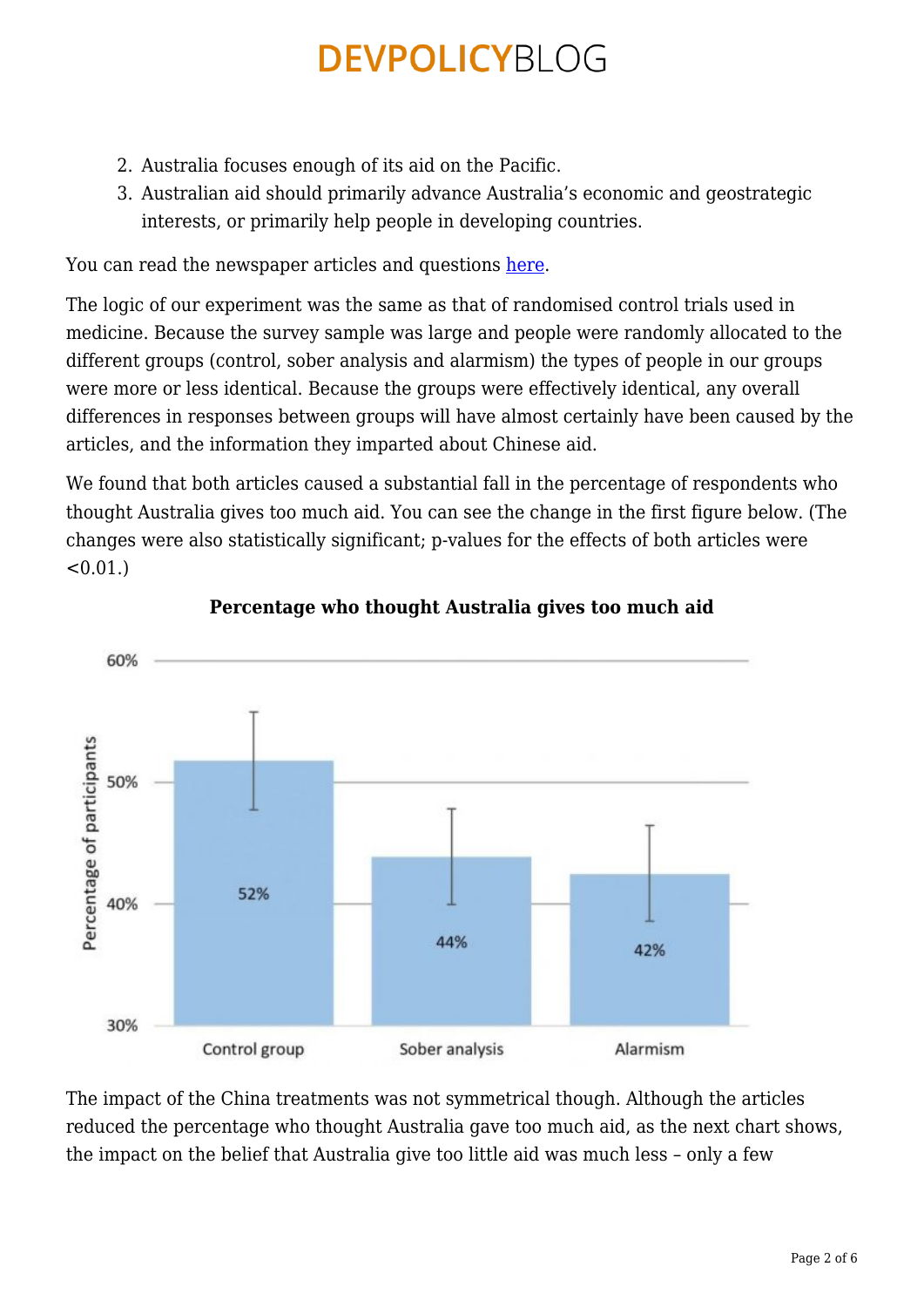percentage points, and neither of the articles produced differences that were statistically significantly different from the control.



**Percentage who thought Australia gives too little aid**

Even though participants were reluctant to say the Australian aid budget is too small, both of our articles changed views about aid to the Pacific. You can see this in the next chart. When told about Chinese aid, more Australians thought a larger share of Australian aid should be focused on the Pacific. The effect of the alarmist article was clearly statistically significant (p<0.01). The effect of the sober article was not quite statistically significant but was close.

### **Percentage who thought Australia should focus more of its aid on the Pacific**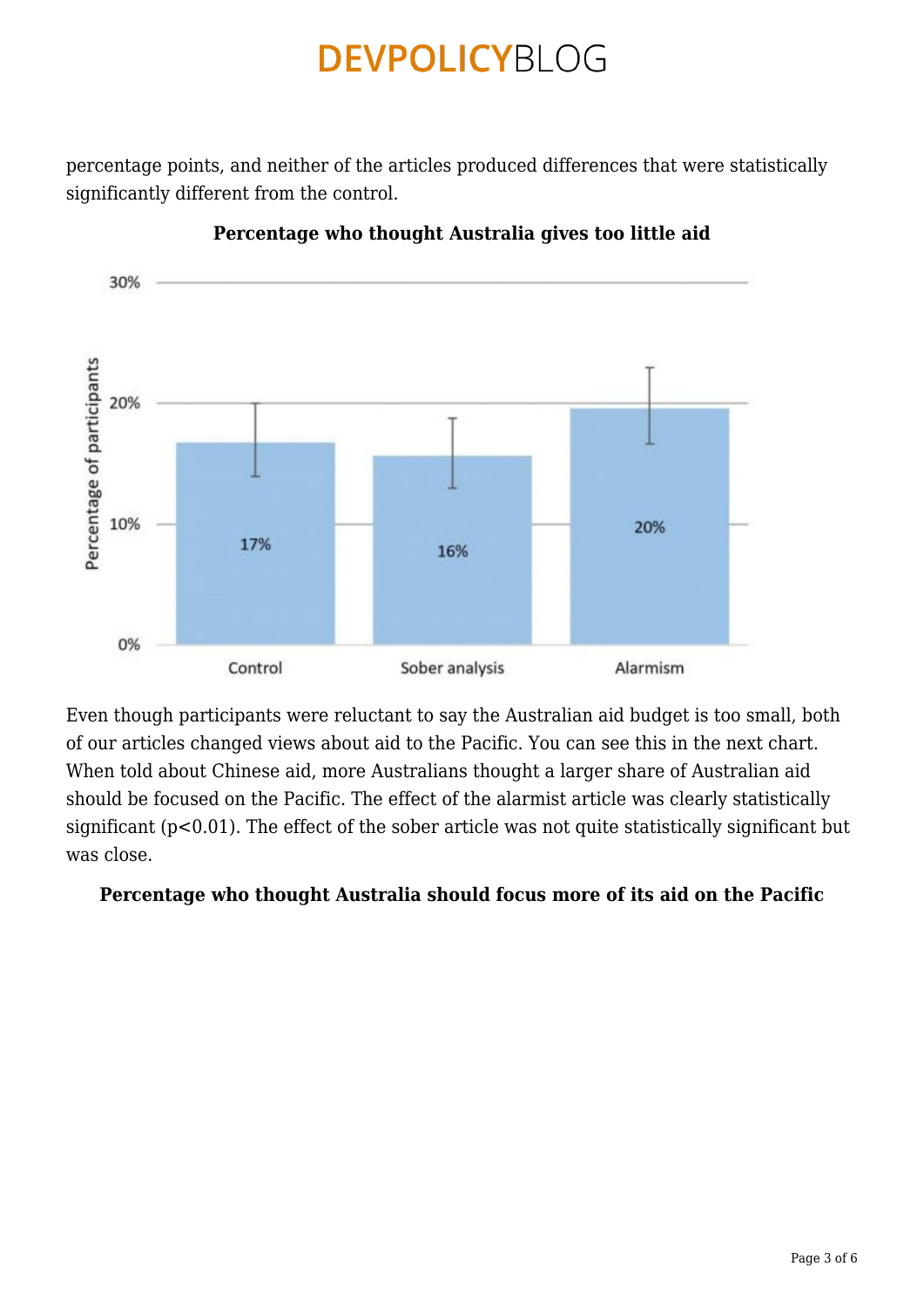

Informing Australians about China's presence as an aid donor in the Pacific makes them less likely to want aid cut, and more inclined to favour an increased aid focus on the Pacific. That makes sense.

We didn't expect the next finding though. We thought telling Australians about China in the Pacific would make them more likely to want Australian aid focused on advancing Australia's interests. The opposite was the case. When we asked whether Australian aid should be spent, "primarily for the purpose of helping people in poor countries", or "primarily to help advance Australian interests", both the sober and alarmist articles increased the share of survey participants who wanted Australian aid focused foremost on helping people in developing countries. They also decreased the share of participants who wanted Australian aid focused on advancing Australia's interests. (Both articles' effects were statistically significant with p-values <0.05.)

### **Percentage wanting Australian aid focused foremost on helping people in developing countries**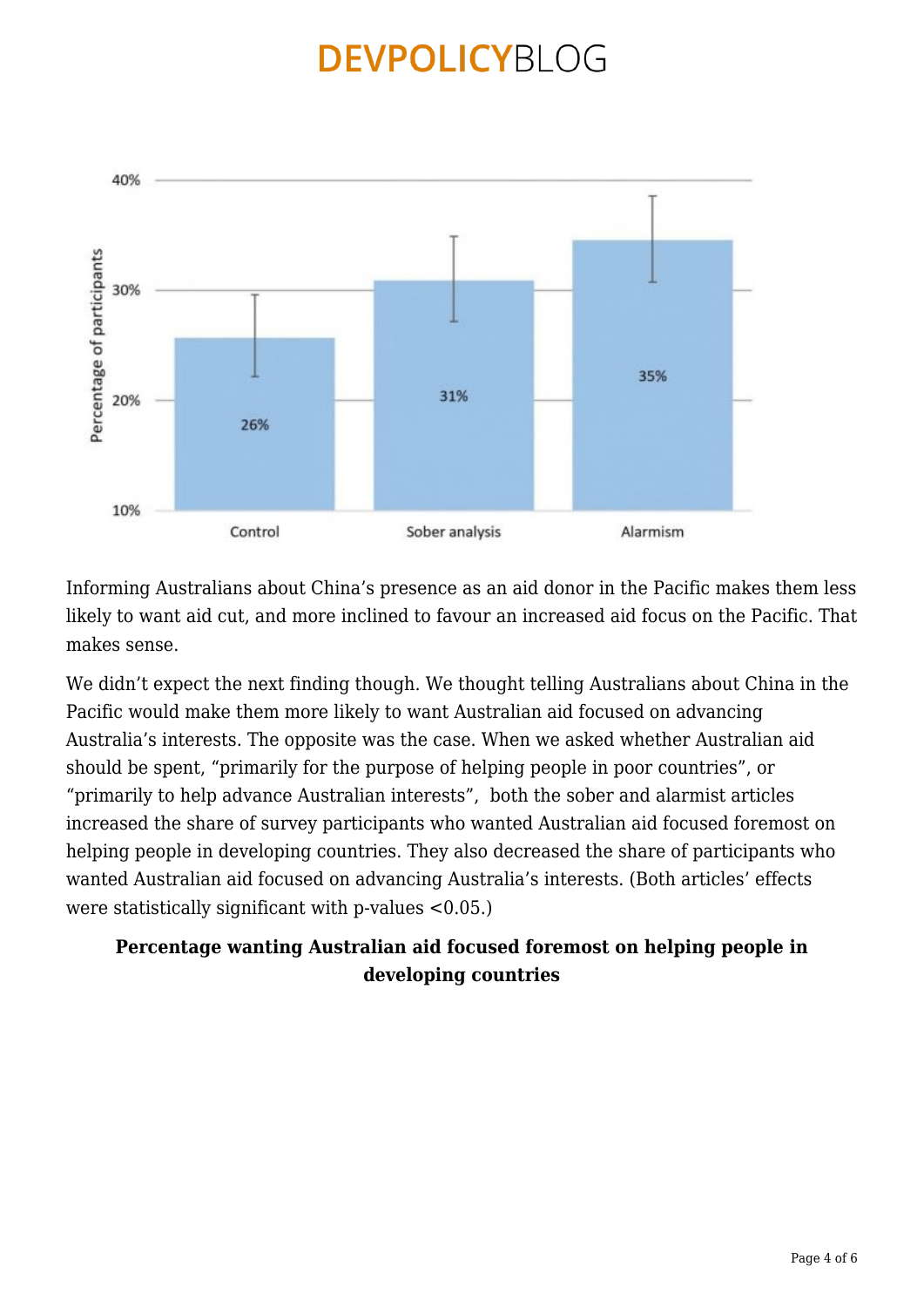

Surely, if Australians were concerned about a rising China exerting geostrategic influence through its aid to the Pacific, they would want Australia to become more hardnosed in its own giving, and more focused on taking care of itself? That's not what our experiment shows. We think the most likely explanation for this counterintuitive finding is that the average Australian sees the real threat from Chinese aid being to the people of the Pacific, rather than to Australia itself. We can't be sure, but if that is how the average Australian is thinking, they're actually being quite reasonable. Aid matters to the small island states of the Pacific, and if Chinese aid is poorly conceived it could cause harm. On the other hand, there's no evidence yet that aid will buy China real geostrategic influence in a region where political elites are well-practiced at adroitly ignoring donors' demands. It also isn't clear how much threat marginally more Chinese influence in a very large sea would actually pose to Australia.

The final surprise in our findings was that, although the alarmist article almost always had a larger effect than the sober analysis, the difference between the two articles was never, itself, statistically significant. (In layperson's terms, this suggests the alarmist article might have been more effective, but we don't have definitive evidence.) Perhaps this was simply because the alarmist wasn't alarming enough. On the other hand, it may have been because the average Australian doesn't always need to be frightened into changing their views. Sometimes the facts are enough.